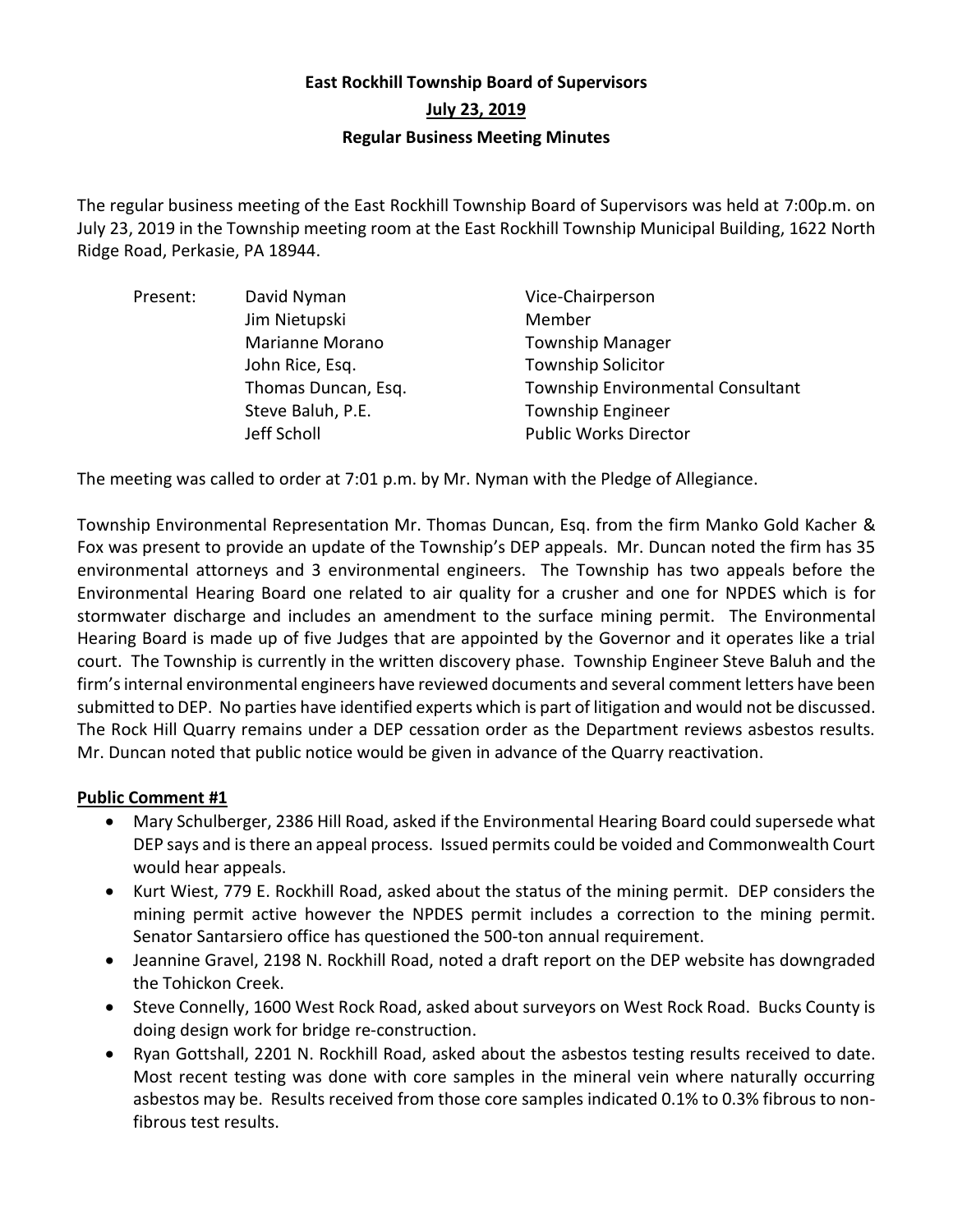- Kurt Wiest, 779 E. Rockhill Road, asked if there is a minimal asbestos level that is safe. That is under review.
- Karen Drum, 2105 N. Rockhill Road, is pleased the environmental firm is involved and read Congressman Brian Fitzpatrick communication following a June 23 meeting with DEP.
- Arthur Hallett, 2210 N. Rockhill Road, questioned the Tohickon Creek being downgraded. DEP received a draft report with a petition to upgrade the Tohickon Creek but based on testing in the report the Creek was downgraded. Details can be found on the draft report posted to the DEP website.

### **Approval of Minutes and Bills Payable:**

# **Approval of Minutes from June 20, 2019 Special Meeting and June 25, 2019 Regular Meeting.**

**On motion** by Mr. Nietupski, seconded by Mr. Nyman, to adopt the meeting minutes from the Board of Supervisors' June 20, 2019 Special Meeting and June 25, 2019 Regular Meeting. With no additional discussion, all present voted in favor.

### **Payment of Unpaid Bills dated June 21, 2019 in the amount of \$ 234,149.41.**

**On motion** by Mr. Nietupski, seconded by Mr. Nyman, to approve payment of Bills List dated July 19, 2019 in the amount of \$234,149.41. With no additional discussion, all present voted in favor.

### **Pennridge Community Center Report: David Nyman**

Mr. Nyman noted the July – August newsletter was available for the public. Of note, the Center is cosponsoring 'By the Moonlite' car show on July 27 from 5-9pm at Pennridge High School with all proceeds benefitting the Center and 200 people attended the recent open house at the Center.

**On motion** by Mr. Nietupski, seconded by Mr. Nyman, to approve the Pennridge Community Center Report. With no additional discussion, all present voted in favor.

# **Pennridge Wastewater Treatment Authority Report: David Nyman**

The June 24, 2019 Pennridge Wastewater Treatment Authority draft minutes and May 2019 flows are on file. Mr. Nyman noted inflow and infiltration continues to be under review.

**On motion** by Mr. Nietupski, seconded by Mr. Nyman, to approve the Pennridge Wastewater Treatment Authority report. With no additional discussion, all present voted in favor.

#### **Pennridge Regional Police Commission Report: Sergeant Maloney**

Sergeant Maloney shared the June 2019 Pennridge Regional Police activity report. The report is on file. **On motion** by Mr. Nietupski, seconded by Mr. Nyman, to approve the Police Commission Report. With no additional discussion, all present voted in favor.

# **Township Manager's Report: Marianne Morano**

**Destruction of Records.** The Board reviewed a draft resolution authorizing the destruction of a specific list of Township records as set forth in the Municipal Records Manual.

**On motion** by Mr. Nietupski, seconded by Mr. Nyman, to adopt **Resolution 2019-06** approving the destruction of specific Township records as presented. With no additional discussion, all present voted in favor.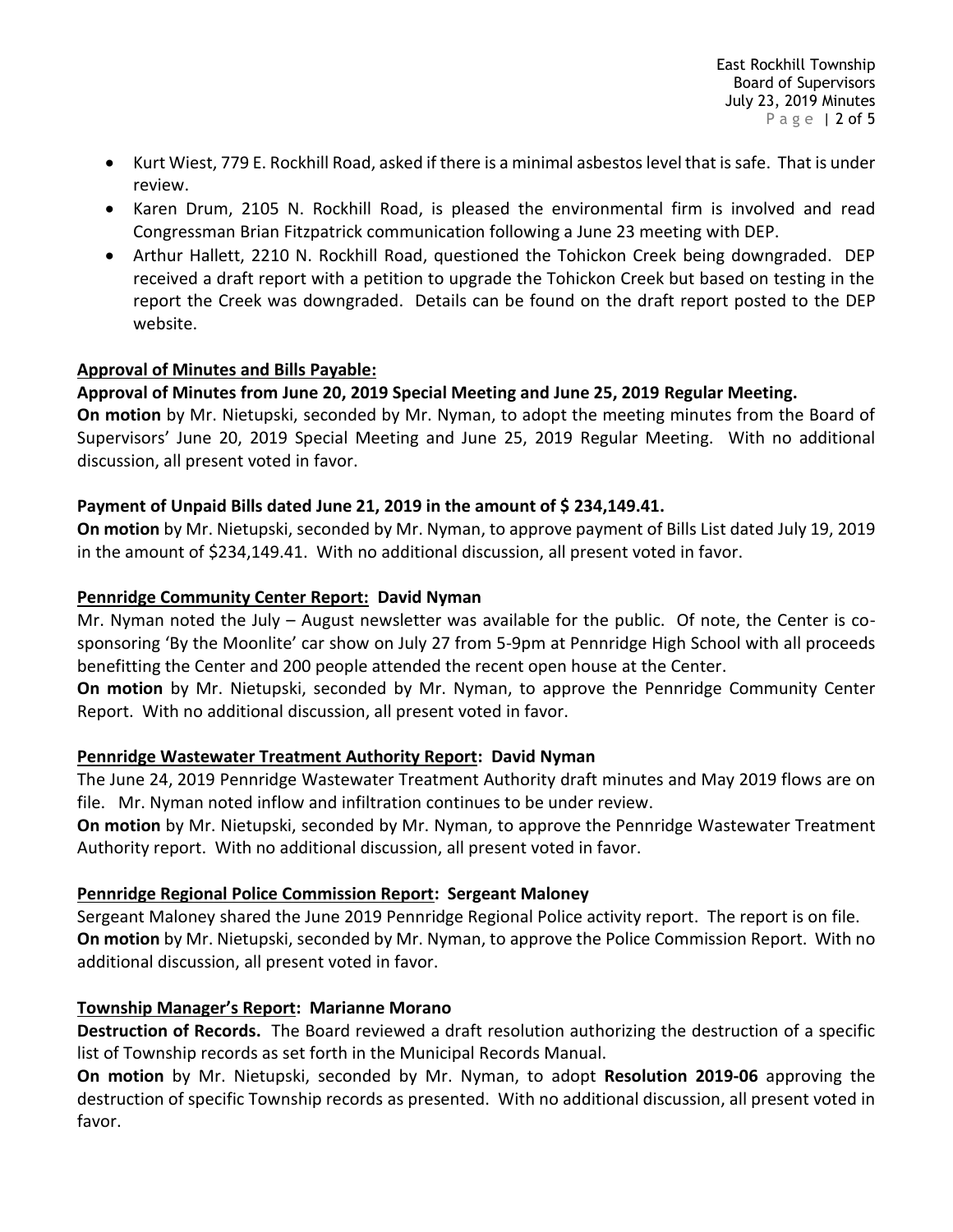**Resignation Letter from Nicholas Kalams, Elected Auditor.** Mr. Kalams no longer resides in the Township and regretfully can no longer serve as elected auditor. Bucks County Board of Elections will be advised.

**2019 Paving Bid Results for Azalea Court and Holly Drive.** Per the Board's authorization at their special road inspection meeting on June 20, 2019 bids were obtained for an overlay on Azalea Court and Holly Drive which was is an unbudgeted 2019 expense.

**On motion** by Mr. Nietupski, seconded by Mr. Nyman, to award an overlay on Azalea Court and Holly Drive to Blooming Glen Contractors for a not to exceed bid amount of \$96,996.00 as presented. With no additional discussion, all present voted in favor.

**Mid-Year Budget Review.** Mrs. Morano advised the Board all the funds have been reviewed. Income and expenses are as anticipated according to the 2019 budget except for legal and engineering expenses in General Fund which have over expended the six-month allocation. Mr. Nietupski thanked Mrs. Morano for her budget oversight and for taking on additional job duties that allows for cost savings.

**June Meeting Follow-Up.** Following up on questions raised at the June regular meeting, once the Rock Hill Quarry became active, the Fire Department no longer enters the site.

Mrs. Morano requested an Executive Session to discuss real estate.

**On motion** by Mr. Nietupski, seconded by Mr. Nyman, to approve the Township Manager Report. With no additional discussion, all present voted in favor.

# **Public Works Report: Jeff Scholl**

Mr. Scholl updated the Board on Public Works activities for June 2019. The report is on file.

**On motion** by Mr. Nietupski, seconded by Mr. Nyman, to approve the purchase of an alarm dialer replacement for a not to exceed amount of \$1,500.00 as presented. With no additional discussion, all present voted in favor.

**On motion** by Mr. Nietupski, seconded by Mr. Nyman, to approve the Township Public Works Report. With no additional discussion, all present voted in favor.

# **Engineer Report: Steve Baluh, P.E.**

#### **Wood's Edge Subdivision Authorization Voucher 8.**

**On motion** by Mr. Nietupski, seconded by Mr. Nyman, to approve Authorization Voucher Number 8 for the Wood's Edge Subdivision in the amount of \$342.01 for construction observation/escrow administration payable to C. Robert Wynn Associates, Inc. With no additional discussion, all present voted in favor.

**Municipal Office Addition and Renovation Bids.** As discussed at the July 15<sup>th</sup> Special Meeting, the four prime Contractor lowest bid amounts totaled \$797,000. Staff has met with the architect to reduce the renovation portion of the building. Mr. Nietupski asked if modular construction could be used for the addition. Staff will consult with the Architect if that is a viable option.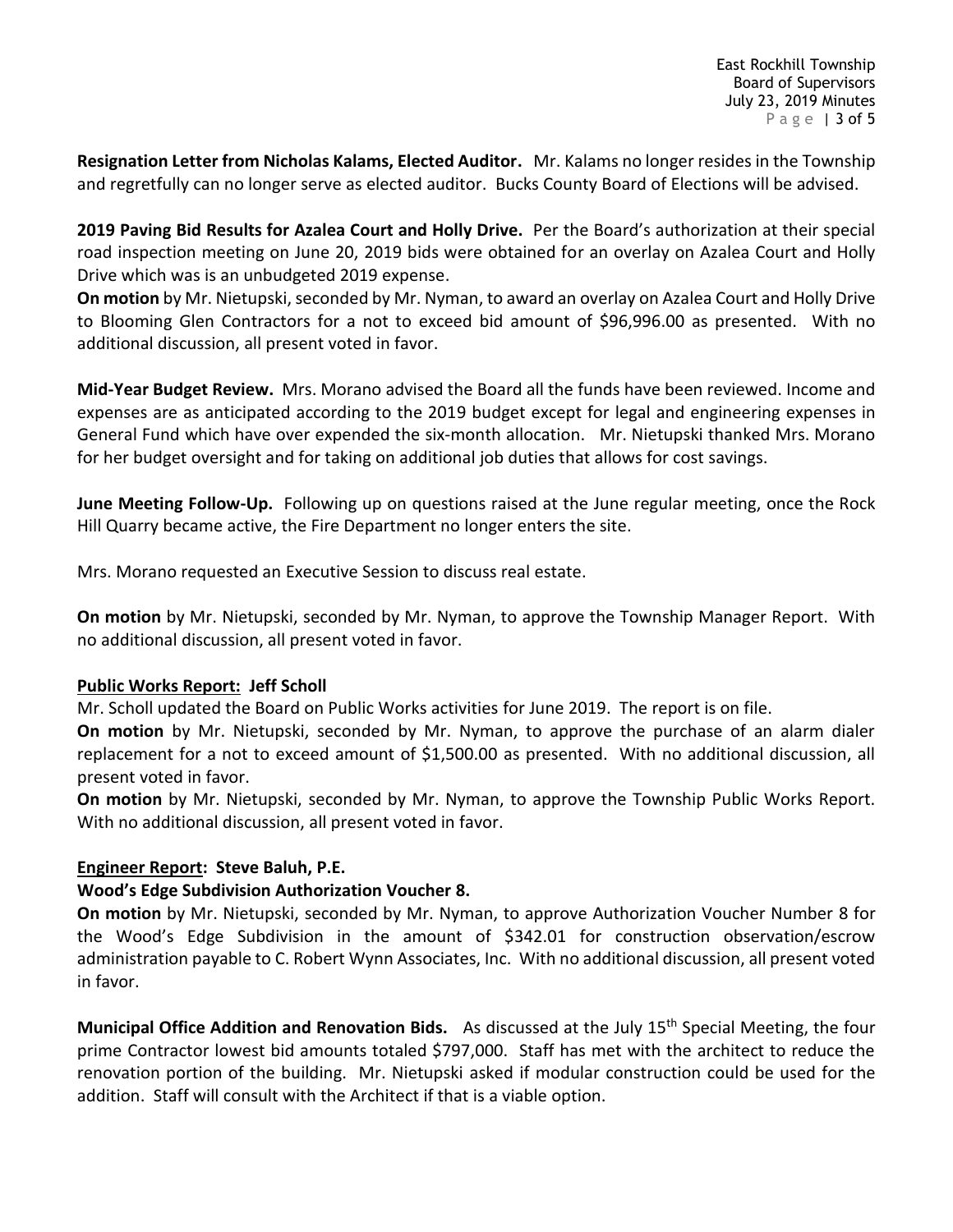**On motion** by Mr. Nietupski, seconded by Mr. Nyman, to reject the Municipal Office addition and renovation bids opened on July 15, 2019 as presented. With no additional discussion, all present voted in favor.

**On motion** by Mr. Nietupski, seconded by Mr. Nyman, to authorize revised bid documentation to be finalized and rebid as presented. With no additional discussion, all present voted in favor.

**On motion** by Mr. Nietupski, seconded by Mr. Nyman, to accept the Township Engineer report. With no additional discussion, all present voted in favor.

#### **Solicitor Report: John Rice, Esq.**

### **Stormwater Operation and Maintenance Agreement and Unilateral Declaration of Covenants Tree Protection for 1888 West Rock Road.**

**On motion** by Mr. Nietupski, seconded by Mr. Nyman, to approve Chairperson to execute the Stormwater Operation and Maintenance Agreement and Unilateral Declaration of Covenants Tree Protection for 1888 West Rock Road for Keith Bonner as presented. With no additional discussion, all present voted in favor.

**On motion** by Mr. Nietupski, seconded by Mr. Nyman, to accept the Township Solicitor report. With no additional discussion, all present voted in favor.

#### **Department and Emergency Services Reports**

**On motion** by Mr. Nietupski, seconded by Mr. Nyman, to acknowledge receipt of the Department and Service Reports. With no additional discussion, all present voted in favor. Copies are on file.

#### **New or Other Business – Supervisors' Items**

There was none.

#### **Public Comment #2:**

- Ryan Gottshall, 2201 N. Rockhill Road, requested the record destruction resolution. A copy of Resolution 2019-06 with Appendix A was given to Mr. Gottshall and it was noted he could review the schedules and procedures for disposition of records on Pennsylvania Historical and Museum Commission website. Mr. Gottshall proceeded to question what water source would be used to fight a fire on North Rockhill Road and the locations of fire hydrants. Perkasie Fire Chief Worthington was present and advised fire hydrants are on Three Mile Run Road and Rockhill Road with a flow rate of 2,000 gallons a minute and hydrant locations could be requested from Perkasie Regional Authority. Mr. Gottshall further noted railway ties have been located on SEPTA property behind his residence for 20 years.
- Mary Schulberger, 2386 Hill Road, asked how a fire at the quarry would be handled. A fire at the quarry would utilize a water source on the quarry property.
- Kim Gottshall, 2201 N. Rockhill Road, asked if special training is received to fight an asphalt plant fire. Chief Worthington stated that the fire would be extinguished using a lot of water and effort would be made to lesson the loss to the equipment. A foam product that does not contain PFAS could be used.